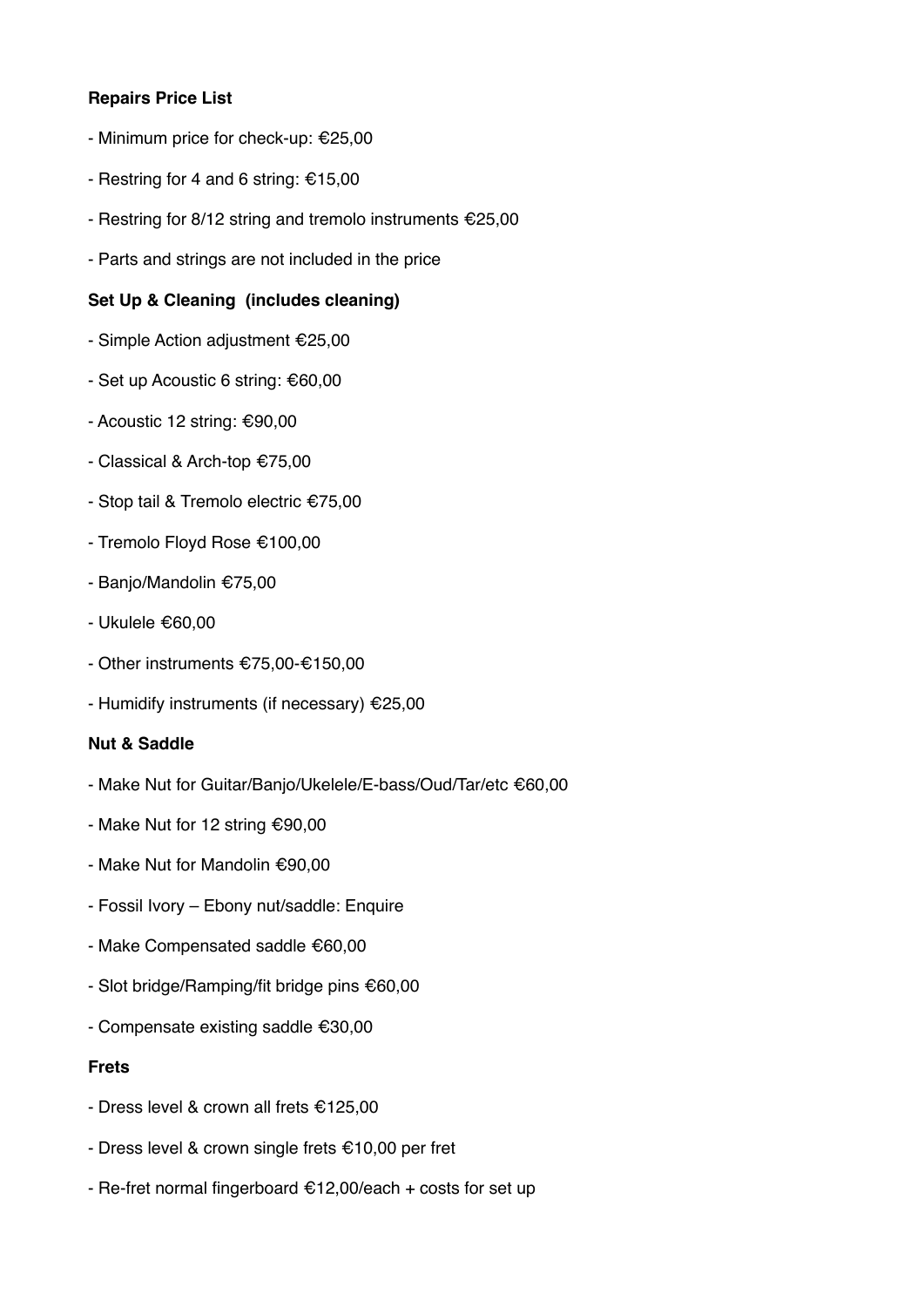- Re-fret with binding  $£15,00$ /each + costs for set up
- Re-fret Fan Fretted instrument €17,00/each + costs for set up
- Replace vintage Bar frets Enquire
- RVS frets Jescar Frets etc. Enquire

### **Lacquer & polish**

- Nitro cellulose dent repairs- start price €25,00
- French polish repairs start price €35,00
- Refinish soundboard Nitrocellulose start €300,00
- Redo French polish soundboard start €400,00
- Refinish body solid body electric -start €450,00
- Refinish gold top: Enquire
- Refinish Neck (without headstock) start €150,00
- Replace vintage Bar frets: Enquire

### **Other repairs**

- Neck reset on Dovetail €450,00
- Neck reset on Others: Enquire
- Repair bridge plate €75,00
- Replace bridge plate €125,00
- Replace standard bridge (excl. saddle) €100,00
- Replace Handmade Bridge (excl. saddle) €280,00
- Replace Ebony fingerboard €150,00
- Replace (indian) rosewood fingerboard €120,00
- Replace Tuners without slotting €20,00
- Replace Tuners with slotting €60,00
- Repair/replace braces start price €30,00
- Repair cracks/splints etc. start price €60,00
- Headstock crack repairs start price €100,00
- All Above work on Vintage guitars: Enquire